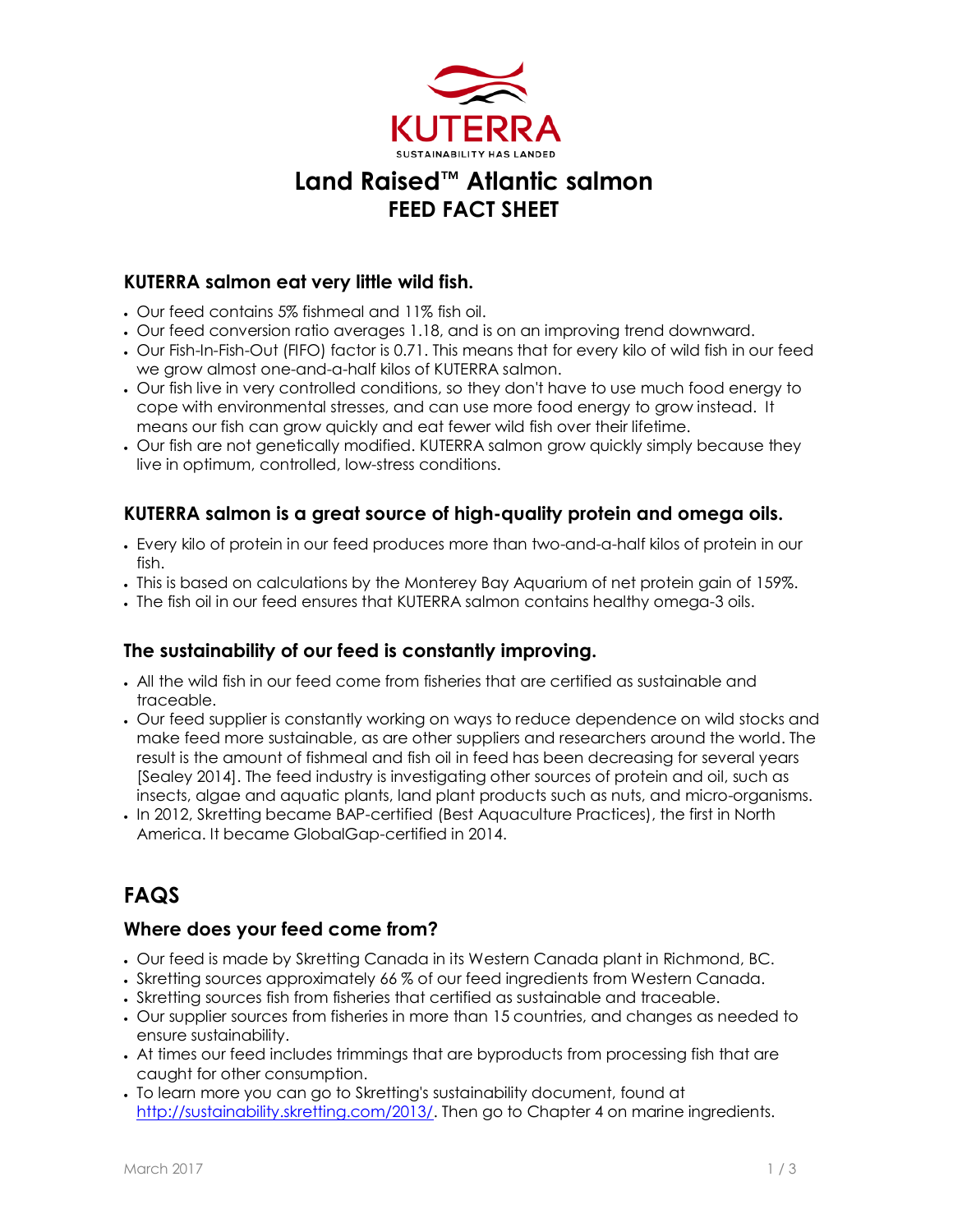# **What is in your feed?**

- Our feed is Skretting's Optiline RC feed, developed for recirculation (RAS) facilities. It has a plant-based binder to help in the water cleaning and recycling process.
- Our feed contains fishmeal and fish oil, poultry byproducts, and plant proteins and oils, which are from wheat, corn and canola.
- Our feed also contains a natural pigment called Panaferd, which found in nature. Panaferd is extracted from fermented bacteria that live in natural environments. It has the same chemicals that are the pigment in wild salmon.

|                               | 4 mm pellets<br>(for the smallest fish) | 9 mm pellets<br>(for the largest fish) |
|-------------------------------|-----------------------------------------|----------------------------------------|
| protein content               | $50\%$                                  | 41 %                                   |
| oil                           | 24 %                                    | 31%                                    |
| moisture                      | $8.5\%$                                 | $8.5\%$                                |
| axaxanthin (from Panaferd)    | 45 ppm                                  | 20 ppm                                 |
| canthaxanthin (from Panaferd) | 30 ppm                                  | 30 ppm                                 |

#### **Do you have any animal products in your feed?**

- Our feed contains poultry ingredients, which are by-products in the processing of poultry for human consumption.
- Using animal ingredients helps us decrease our reliance on wild fish for protein and oil.

#### **Do you use colourant?**

• Yes, we use a substance called Panaferd, which is a naturally occurring pigment extracted from fermented bacteria. It has the same compounds found in the feed of wild salmon, which give wild salmon their colour.

# **Do you have any GM products in your feed?**

- Yes, our feed contains grain, mainly wheat that has been genetically modified.
- Use of grain for feed is common across North America. The availability of non-modified grains is very low, and the price is very high.
- The challenge of sourcing grain that has not been modified is that it would require resources we need to commit elsewhere at this stage in our development. We will revisit the issue of organic grains after we achieve our goal of proving the technical, biological and economic feasibility of growing Atlantic salmon on land for consumers.
- While our feed has some genetically modified ingredients, our fish *are not* genetically modified. They grow much faster than ocean-grown fish simply because they live in controlled conditions, which lets them use food energy more efficiently for growing rather than for dealing with environmental stress.

#### **Why do you need to use fish at all in your feeds?**

- While research has made dramatic improvements in reducing the need for fishmeal and fish oil, salmon still need a certain amount of fish in their diet. Over time that may well be reduced or eliminated if alternative ingredients are found. But the research isn't there yet.
- There are several criteria that determine whether an alternative ingredient will work. For example it has to be palatable - that is, will the fish eat it. And it has to have the right nutrient mix. For example, it's been shown that some alternative ingredients decrease the